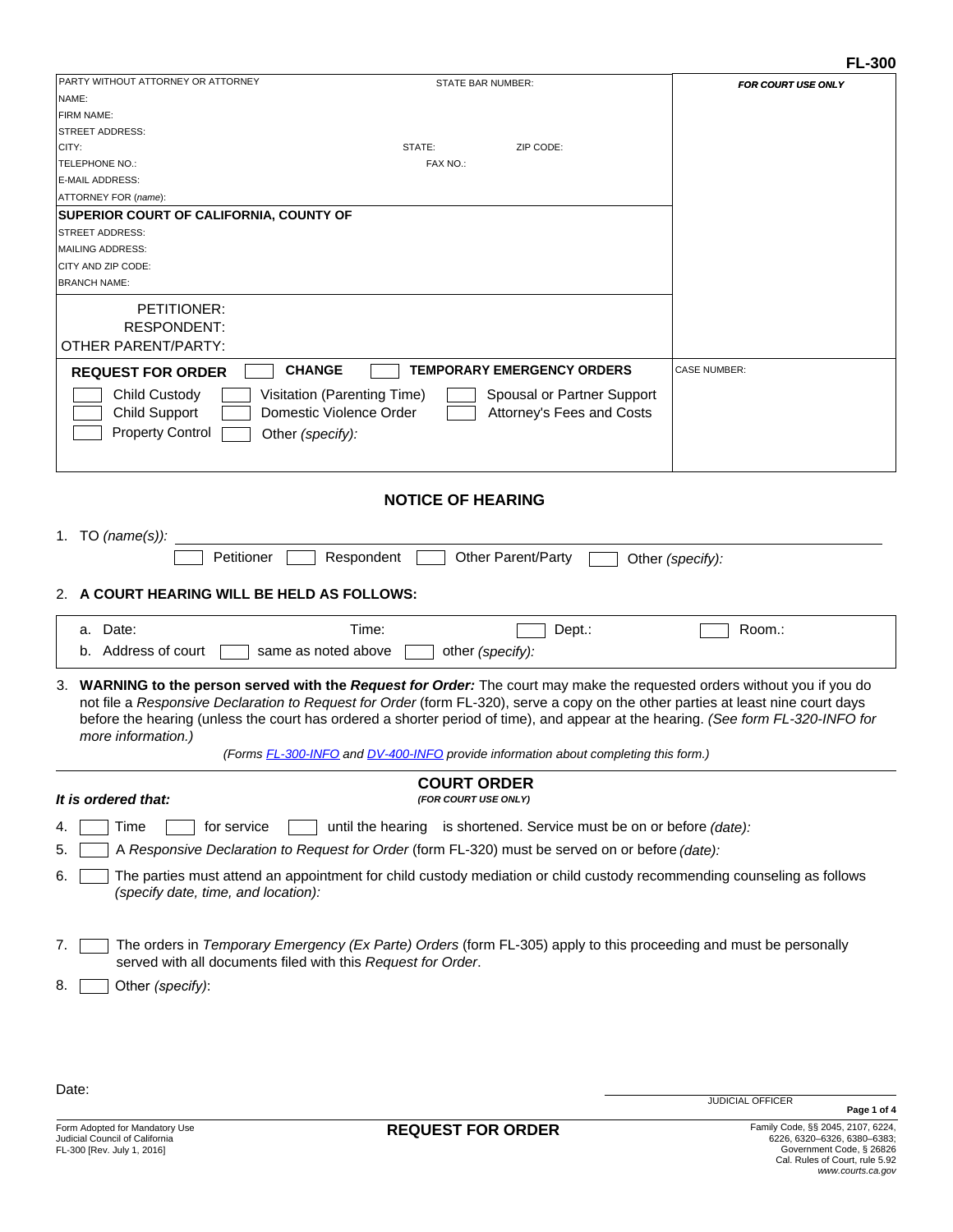| PETITIONER:                                                                                                                                                                                                                                                                                                                                                                                                                                                                                                                                           | <b>CASE NUMBER:</b>                                                                                                                       |
|-------------------------------------------------------------------------------------------------------------------------------------------------------------------------------------------------------------------------------------------------------------------------------------------------------------------------------------------------------------------------------------------------------------------------------------------------------------------------------------------------------------------------------------------------------|-------------------------------------------------------------------------------------------------------------------------------------------|
| <b>RESPONDENT:</b><br><b>OTHER PARENT/PARTY:</b>                                                                                                                                                                                                                                                                                                                                                                                                                                                                                                      |                                                                                                                                           |
| <b>REQUEST FOR ORDER</b>                                                                                                                                                                                                                                                                                                                                                                                                                                                                                                                              |                                                                                                                                           |
| Note: Place a mark $ \overline{X} $ in front of the box that applies to your case or to your request. If you need more space, mark the box for<br>"Attachment." For example, mark "Attachment 2a" to indicate that the list of children's names and birth dates continues on a paper<br>attached to this form. Then, on a sheet of paper, list each attachment number followed by your request. At the top of the paper, write<br>your name, case number, and "FL-300" as a title. (You may use Attached Declaration (form MC-031) for this purpose.) |                                                                                                                                           |
| <b>RESTRAINING ORDER INFORMATION</b><br>One or more domestic violence restraining/protective orders are now in effect between (specify):<br>Petitioner<br>Respondent<br>The orders are from the following court or courts (specify county and state):<br>Criminal: County/state (specify):<br>a.<br>Family: County/state (specify):<br>b.<br>Juvenile: County/state (specify):<br>c.                                                                                                                                                                  | Other Parent/Party (Attach a copy of the orders if you have one.)<br>Case No. (if known):<br>Case No. (if known):<br>Case No. (if known): |
| Other: County/state (specify):<br>d.                                                                                                                                                                                                                                                                                                                                                                                                                                                                                                                  | Case No. (if known):                                                                                                                      |
| <b>CHILD CUSTODY</b><br>2.<br><b>VISITATION (PARENTING TIME)</b><br>a. I request that the court make orders about the following children (specify):                                                                                                                                                                                                                                                                                                                                                                                                   | I request temporary emergency orders                                                                                                      |
| Date of Birth<br><b>Child's Name</b>                                                                                                                                                                                                                                                                                                                                                                                                                                                                                                                  | Legal Custody to (person who<br>Physical Custody to (person<br>with whom child lives):<br>decides: health, education, etc):               |
| b.<br>The orders I request for<br>child custody<br>Specified in the attached forms:<br>(1)<br>Form FL-305<br>Form FL-311<br><b>Form FL-341(D)</b><br>Form FL-341(E)<br>(2)<br>As follows (specify):                                                                                                                                                                                                                                                                                                                                                   | Attachment 2a.<br>visitation (parenting time) are:<br><b>Form FL-312</b><br>Form FL-341(C)<br>Other (specify):<br>Attachment 2b.          |
| c. The orders that I request are in the best interest of the children because (specify):                                                                                                                                                                                                                                                                                                                                                                                                                                                              | Attachment 2c.                                                                                                                            |
| This is a change from the current order for<br>child custody<br>d.<br>The order for legal or physical custody was filed on (date):<br>$(1)$                                                                                                                                                                                                                                                                                                                                                                                                           | visitation (parenting time).<br>. The court ordered (specify):                                                                            |
| The visitation (parenting time) order was filed on (date):<br>(2)                                                                                                                                                                                                                                                                                                                                                                                                                                                                                     | . The court ordered (specify):<br>Attachment 2d.                                                                                          |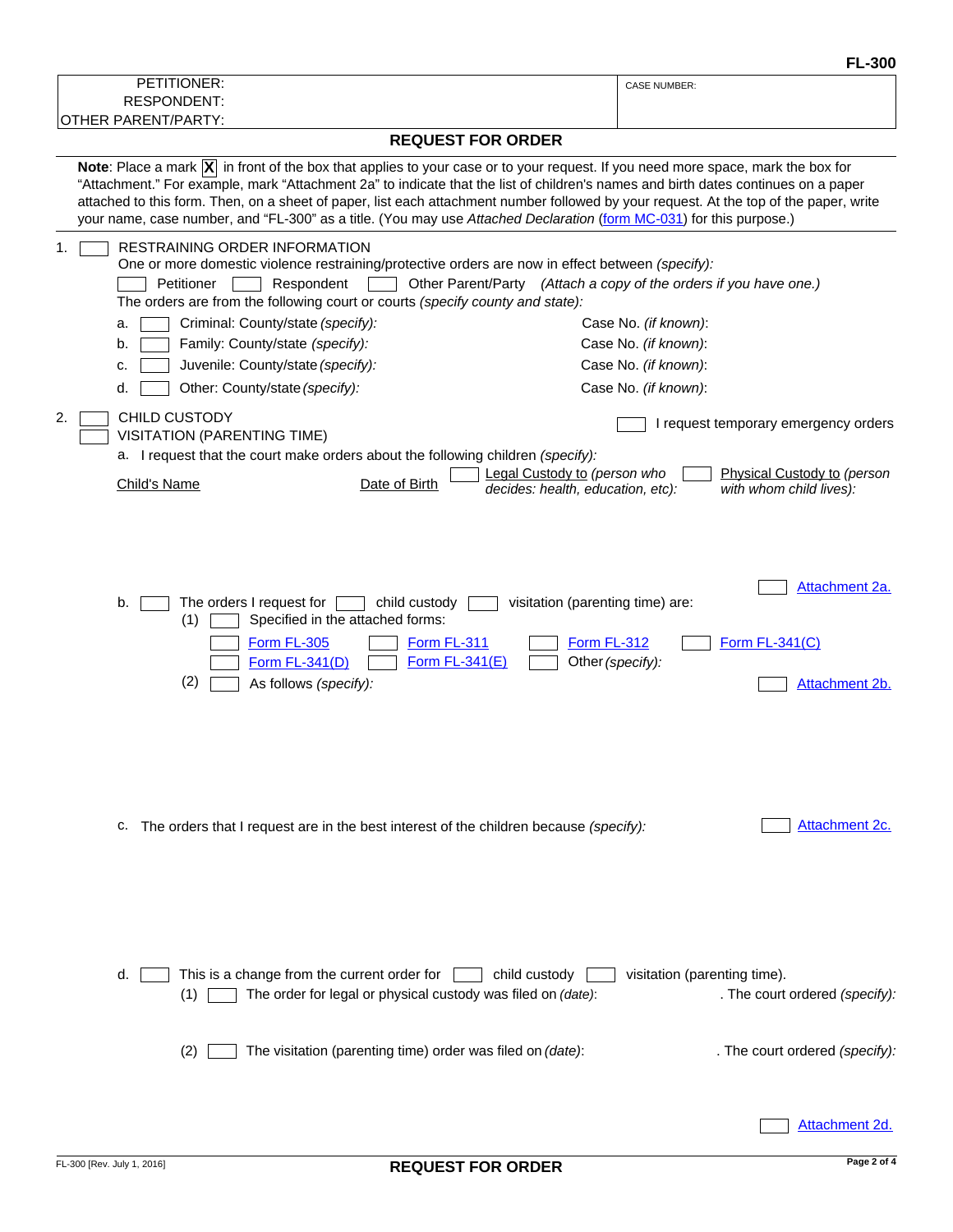|    |                                                                                                                                                                                                                                                                                                                                                  |                            |                                                                                                                                                                                                                                                                                                                                                                                                                                                                                                                                                                                                                                                                                                                                                          | г∟•งบ∪                                                                                                                |
|----|--------------------------------------------------------------------------------------------------------------------------------------------------------------------------------------------------------------------------------------------------------------------------------------------------------------------------------------------------|----------------------------|----------------------------------------------------------------------------------------------------------------------------------------------------------------------------------------------------------------------------------------------------------------------------------------------------------------------------------------------------------------------------------------------------------------------------------------------------------------------------------------------------------------------------------------------------------------------------------------------------------------------------------------------------------------------------------------------------------------------------------------------------------|-----------------------------------------------------------------------------------------------------------------------|
|    |                                                                                                                                                                                                                                                                                                                                                  |                            | PETITIONER:<br><b>RESPONDENT:</b><br>OTHER PARENT/PARTY:                                                                                                                                                                                                                                                                                                                                                                                                                                                                                                                                                                                                                                                                                                 | <b>CASE NUMBER:</b>                                                                                                   |
| З. | <b>CHILD SUPPORT</b><br>(Note: An earnings assignment may be issued. See Income Withholding for Support (form FL-195)<br>a. I request that the court order child support as follows:<br>I request support for each child<br>Monthly amount (\$) requested<br>Child's name and age<br>based on the child support guideline. (if not by guideline) |                            |                                                                                                                                                                                                                                                                                                                                                                                                                                                                                                                                                                                                                                                                                                                                                          |                                                                                                                       |
|    |                                                                                                                                                                                                                                                                                                                                                  | b.                         | I want to change a current court order for child support filed on (date):<br>The court ordered child support as follows (specify):                                                                                                                                                                                                                                                                                                                                                                                                                                                                                                                                                                                                                       | Attachment 3a.                                                                                                        |
|    |                                                                                                                                                                                                                                                                                                                                                  | с.                         | I have completed and filed with this Request for Order a current Income and Expense Declaration (form FL-150) or I filed<br>a current Financial Statement (Simplified) (form FL-155) because I meet the requirements to file form FL-155.                                                                                                                                                                                                                                                                                                                                                                                                                                                                                                                |                                                                                                                       |
|    |                                                                                                                                                                                                                                                                                                                                                  |                            | d. The court should make or change the support orders because (specify):                                                                                                                                                                                                                                                                                                                                                                                                                                                                                                                                                                                                                                                                                 | Attachment 3d.                                                                                                        |
|    |                                                                                                                                                                                                                                                                                                                                                  | a.<br>b.<br>c.<br>d.<br>е. | SPOUSAL OR DOMESTIC PARTNER SUPPORT<br>(Note: An Earnings Assignment Order For Spousal or Partner Support (form FL-435) may be issued.)<br>Amount requested (monthly): \$<br>I want the court to<br>change<br>end<br>The court ordered \$<br>per month for support.<br>This request is to modify (change) spousal or partner support after entry of a judgment.<br>I have completed and attached Spousal or Partner Support Declaration Attachment (form FL-157) or a declaration<br>that addresses the same factors covered in form FL-157.<br>I have completed and filed a current <i>Income and Expense Declaration</i> (form FL-150) in support of my request.<br>The court should should make, change, or end the support orders because (specify): | the current support order filed on (date):<br>Attachment 4e.                                                          |
| 5. |                                                                                                                                                                                                                                                                                                                                                  |                            | <b>PROPERTY CONTROL</b><br>respondent<br>other parent/party<br>a. The<br>petitioner<br>control of the following property that we<br>own or are buying                                                                                                                                                                                                                                                                                                                                                                                                                                                                                                                                                                                                    | I request temporary emergency orders<br>be given exclusive temporary use, possession, and<br>lease or rent (specify): |
|    |                                                                                                                                                                                                                                                                                                                                                  | b.                         | The l<br>petitioner<br>respondent<br>and liens coming due while the order is in effect:                                                                                                                                                                                                                                                                                                                                                                                                                                                                                                                                                                                                                                                                  | other parent/party be ordered to make the following payments on debts                                                 |
|    |                                                                                                                                                                                                                                                                                                                                                  |                            | $\mathsf{For:}\ \_\_\_\_\_\_\_\$ Amount: \$                                                                                                                                                                                                                                                                                                                                                                                                                                                                                                                                                                                                                                                                                                              | Due date:<br><u>Due</u> date:                                                                                         |
|    |                                                                                                                                                                                                                                                                                                                                                  |                            | For: <b>Example 2018</b><br>_For:_________________________Amount: \$ ______________                                                                                                                                                                                                                                                                                                                                                                                                                                                                                                                                                                                                                                                                      | Amount: \$<br>Due date:<br><u> </u><br>Due date: _______________                                                      |
|    |                                                                                                                                                                                                                                                                                                                                                  |                            |                                                                                                                                                                                                                                                                                                                                                                                                                                                                                                                                                                                                                                                                                                                                                          | For: Amount: \$ Due date:                                                                                             |
|    |                                                                                                                                                                                                                                                                                                                                                  | c.                         | This is a change from the current order for property control filed on (date):                                                                                                                                                                                                                                                                                                                                                                                                                                                                                                                                                                                                                                                                            |                                                                                                                       |
|    |                                                                                                                                                                                                                                                                                                                                                  | d.                         | Specify in Attachment 5d the reasons why the court should make or change the property control orders.                                                                                                                                                                                                                                                                                                                                                                                                                                                                                                                                                                                                                                                    |                                                                                                                       |